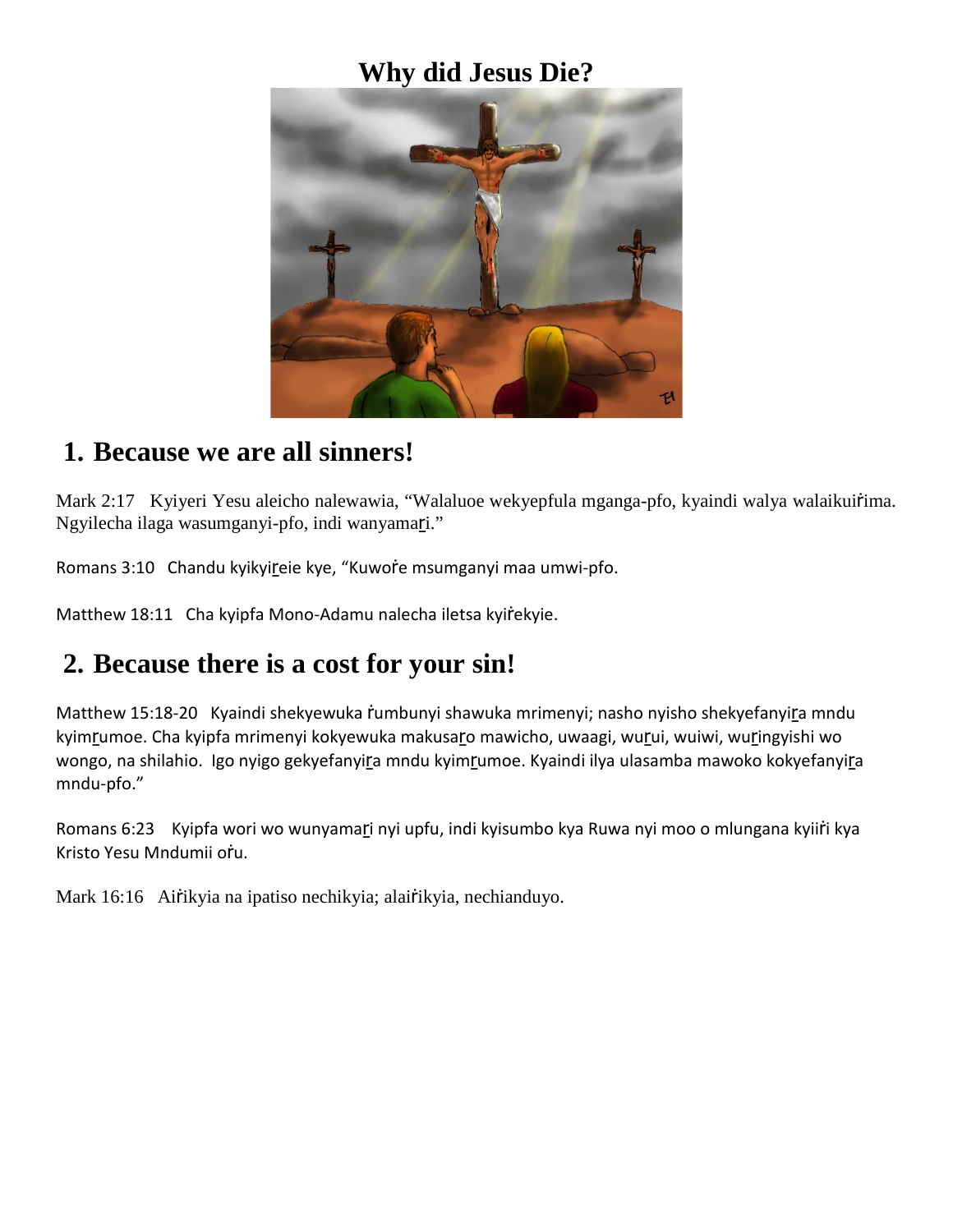

**There is a cost for your sin!**

# **3. Because Jesus died and paid for our sins on the cross!**

Matthew 1:21 Na oe nechienengo mana o womi, na iyoe nochimlaga Yesu, kyipfa, nyi oe echiwuta wandu wakye ngyuunyamari tsawo.

Romans 5:8 Indi Ruwa nalora ikunda lyakye oe amonyi koṙ̀u soe, kyipfa Kristo nalepfa kyipfa kyar̄u, kyiyeri luwei wanyamari.

John 3:16 Cha kyipfa nyi wuro Ruwa alekunda wuyana, katana awuta Mana okye kyimuumwi, kundu orio mndu amwiṙikyie alaṙekye, indi nawaṙe moo o mlungana.

Matthew 18:11 Cha kyipfa Mono-Adamu nalecha iletsa kyiŕekyie.

## **4. Salvation is a free gift, not by good works. You must take God's word for it, and trust Jesus alone!**

Acts 4:12 "Maa kuwoŕe wukyiro kui mndu ungyi oose-pfo, cha kyipfa kuwoŕe rina lyingyi kunu wuyanenyi soe wandu luleenengo lyelukyira-pfo."

Ephesians 2:8-9 Cha kyipfa mulekyiṟo kui isaṟia, kui njia ya iiṙikyia; chi kui ipfuṟukana lyanyu-pfo, nyi kyisumbo kya Ruwa; maa chi kui mawuto-pfo, mndu oose alachekushela.

Titus 3:5 Chi kyipfa kya mawuto ga wusumganyi lulewuta soe-pfo; indi kui isaṟia lyakye, kui isanjo na ifeo lya kawi na kui iwa wahya Mumuyonyi Mweele.

# **5. We must put our faith and trust in Christ alone!**

Mark 9:23 Yesu kammbia, "Koiŕima! Shoose shekyeiŕimika ko ulya aiŕikyie."